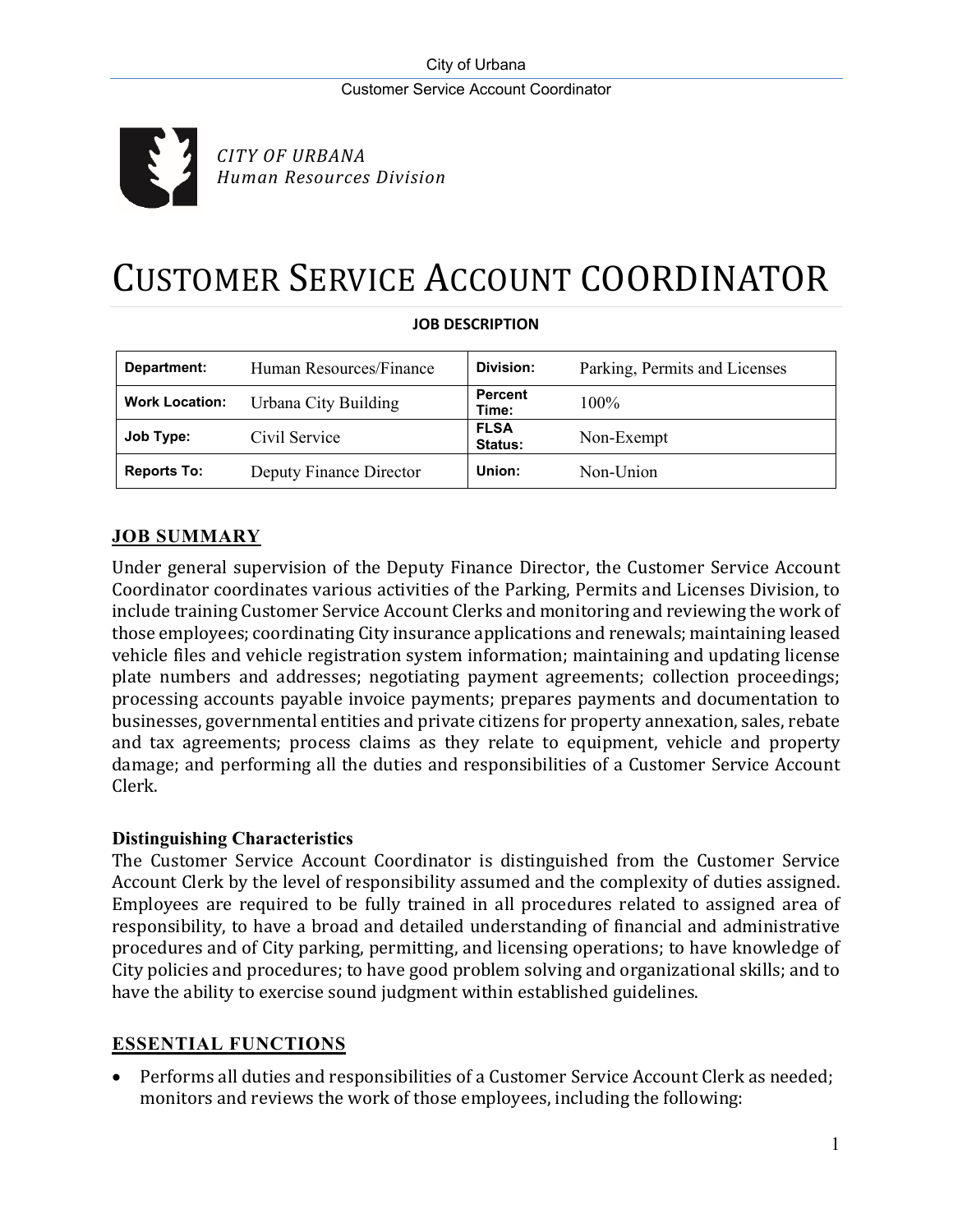#### City of Urbana

#### Customer Service Account Coordinator

- Responding to citizen questions and information requests, by phone, via email, and in-person regarding parking tickets, licenses, permits and parking rentals; accepting and screening various applications, collecting fees, and issuing licenses and permits as appropriate.
- Processing issued and paid parking tickets into computerized system; reconciling parking ticket payments to cash receipts; performing data entry of ticket payments into computer system; maintaining electronic files for parking tickets and manual filing system of issued and paid tickets.
- Processing various payments for taxes, fines, licenses and permits through electronic cash register; balancing cash receipts to revenue accounts; preparing cash register daily reports and bank deposit. Preparing petty cash forms; writing and signing checks from petty cash and mailing refunds for overpayment of parking fines, voided tickets, and other miscellaneous items.
- Reconciling permits, fines, and various other monthly revenue reports.
- Maintaining parking space rental files; processing rental payments.
- Preparing and distributing various parking permits for residential, contract and rental accounts. Receiving parking ticket complaints/disputes in writing, on line, by phone and in-person; reviewing all first level complaints received; responding to individual complaints by examining Local Traffic Code and Parking Ticket Policies and Procedures; determining appropriate responses in order to communicate disposition in writing to complainant; resolves or refers complaints, as appropriate.
- Preparing and mailing parking ticket notices using folding and inserting equipment and bulk mail procedures.
- Requesting registered owner and vehicle information from the Urbana Police<br>Department for Parking Enforcement activities, such as vehicle Enforcement activities, such as vehicle<br>uisance vehicle reporting and registration impounds/immobilizations, nuisance vehicle reporting information; sending out certified letters to property and/or registered owners for nuisance vehicle reporting.
- Maintaining information and databases on various personal computer software and mainframe programs; using internet technology to obtain information from various websites.
- Processing licensing for all Vehicles for Hire businesses and drivers; following up on non-compliant business owners and drivers and calculating and assessing late fees.
- Reviewing license applications for completeness and processes annual license payments; printing license and entering information into accounting system as needed.
- Assisting with the collection and audit of parking meters; generating various reports to support the meter audit; maintaining master meter key inventory.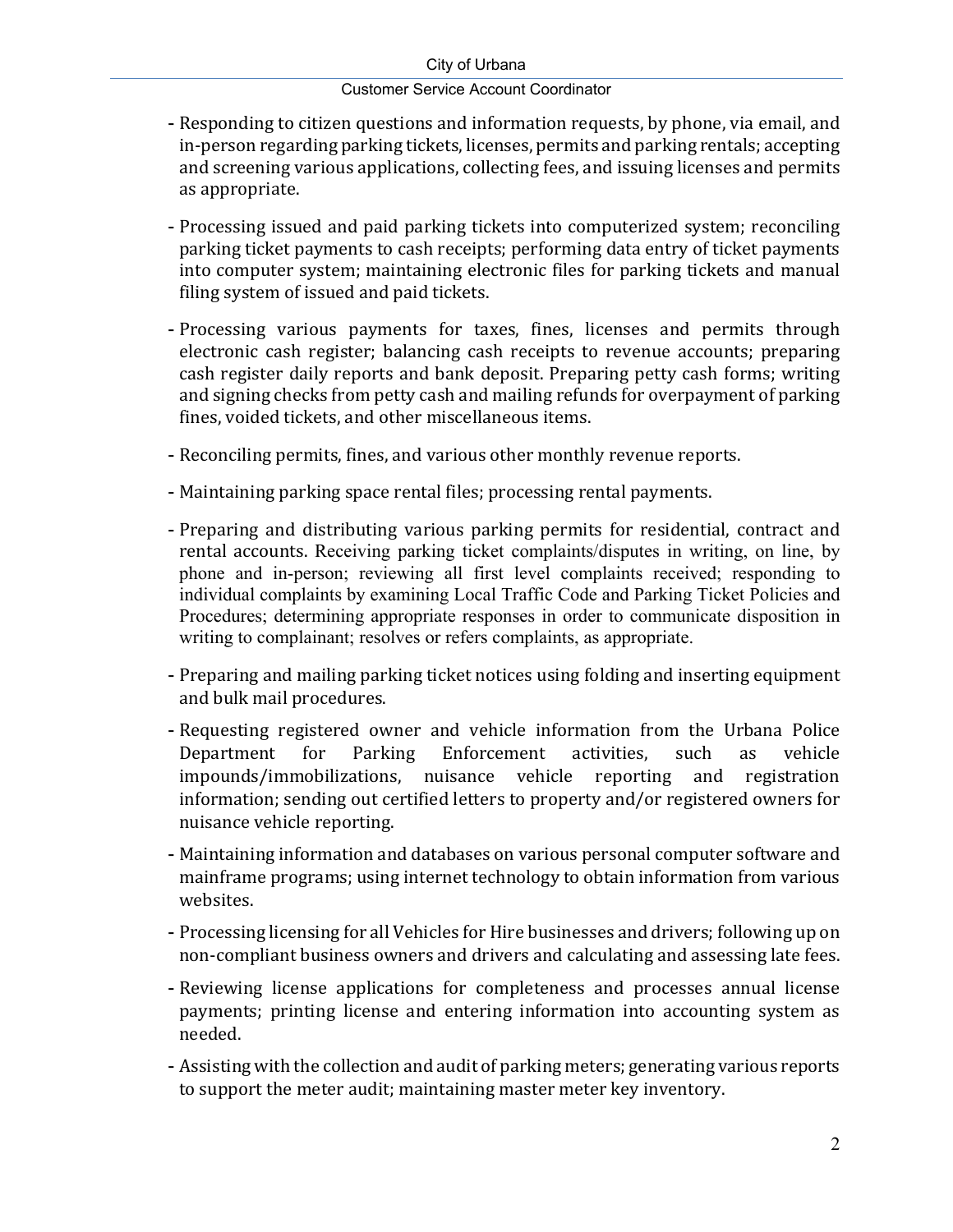#### City of Urbana

## Customer Service Account Coordinator

- In conjunction with the Customer Service Account Clerks, maintains leased vehicle file and vehicle registration system information; enters data into and/or imports data from in state and out of state programs for computerized parking ticket program to reflect correct driver information as provided by leasing agencies and State Departments of Motor Vehicles.
- In conjunction with the Customer Service Account Clerks, and as part of the parking ticket collection process, maintains and updates license plate numbers and addresses; negotiates of payment agreements; prepares and processes information for collection proceedings, which may include: court complaint, state recovery programs, summons, driver's license suspension, vehicle impoundment and warrant to remove nuisance vehicles from private property. Works with various other City departments and divisions, including Community Development Services regarding nuisance complaints and the Legal Division on police impounds.
- Provides technical support and training to Customer Service Account Clerks.
- Coordinates City insurance applications and renewals.
- Procures parking related items including licenses, permits, and miscellaneous supplies as they pertain to the daily operations of the Finance Department.
- At the direction of the Deputy Finance Director, processes claims related to equipment, vehicle, and property damage; coordinates and corresponds with City departments, insurance companies, and citizens in order to quickly resolve each claim according to City policy.
- At the direction of the Deputy Finance Director, prepares payments and documentation to businesses, governmental entities and private citizens for property annexation, sales, rebate, and tax agreements; processes miscellaneous payments and documentation such as TIF surplus payments; coordinates the distribution of funds to the Library, Police, and Fire Pension Boards as directed by the Deputy Finance Director.
- Process accounts payable invoice payments for the HR and Finance Department.
- In the absence of the Administrative Assistant; processes payroll for the Human Resources and Finance Department following established procedures.
- At the direction of the Deputy Finance Director, coordinates the scheduling of the Parking, Permits and Licenses Division, which includes ensuring policy compliance with overtime and timekeeping for Customer Service Account Clerks and Parking Enforcement Officers and reviewing leave requests and timesheets for these employees.
- Maintains ongoing communication with supervisor, informing them of all pertinent problems, irregularities, new developments, changes and other important information within area of responsibility.
- Maintains strict confidentiality of sensitive information accessed in the course of duties.
- Performs other related duties as assigned.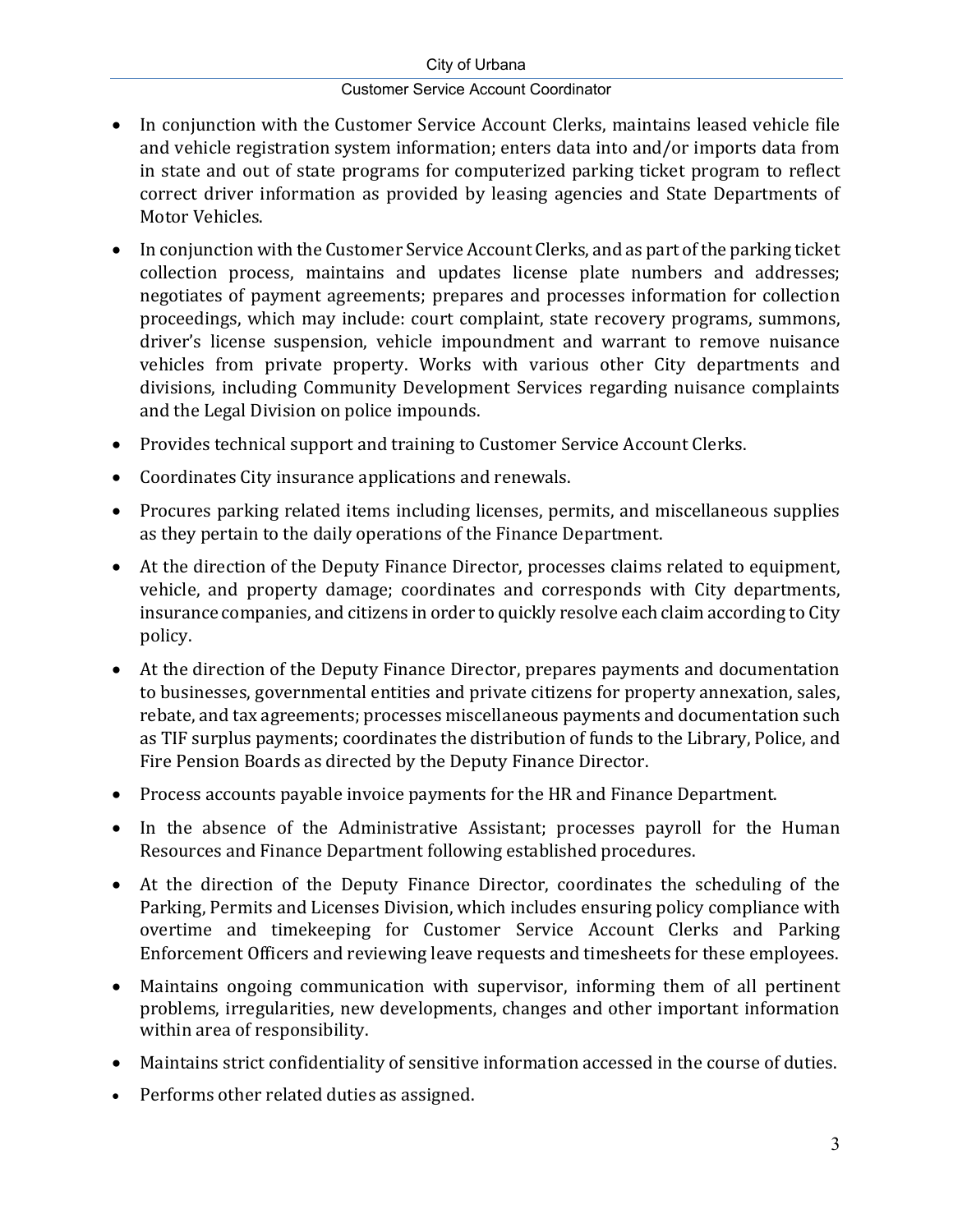## **JOB REQUIREMENTS**

*Any combination of education and experience that would likely provide the required knowledge and abilities is qualifying. A typical way to obtain the knowledge and abilities would be:*

## **Education & Experience**

- Completion of high school or equivalent and three (3) years of related office experience. Related experience is considered work in an office-type setting with frequent interaction with customers or the public.
- Two (2) years of experience in basic bookkeeping or other work involving financial records and accounts.
- An Associate's degree in Business, Accounting, or a related field is preferred.

# **Knowledge of**

- Standard office procedures such as filing, typing, duplicating materials; answering telephones and taking/sending written or electronic-mail messages; telephone etiquette; correct English usage, grammar and punctuation; proper spelling of commonly used words; operation of computers and other office machines; manual and computerized recordkeeping methods; basic math; reading skills sufficient to understand information and materials related to the assignment.
- Basic bookkeeping, financial record keeping, document acceptance and processing requirements, and/or information system maintenance related to the department and work unit where assigned.
- Policies, laws, rules, and regulations impacting the operations, transactions, and functions of the department and work unit where assigned

# **Ability to**

- Operate a calculator, cash register, credit card processor, fax machine, copy machine and various other office equipment.
- Work with the general public, at the customer service window and via telephone and online, to resolve complaints, receive payments, and provide information sometimes in difficult situations; ability to maintain professional attitude during confrontational situations with the public.
- Work effectively in an open office environment with frequent interruptions and distractions, a moderate noise level, fluctuating workloads at a consistently high level, requiring special processing of some cases, priority changes and schedule adjustments.
- Maintain composure and professionalism in difficult situations.
- Responsibly handle sensitive and confidential information and situations.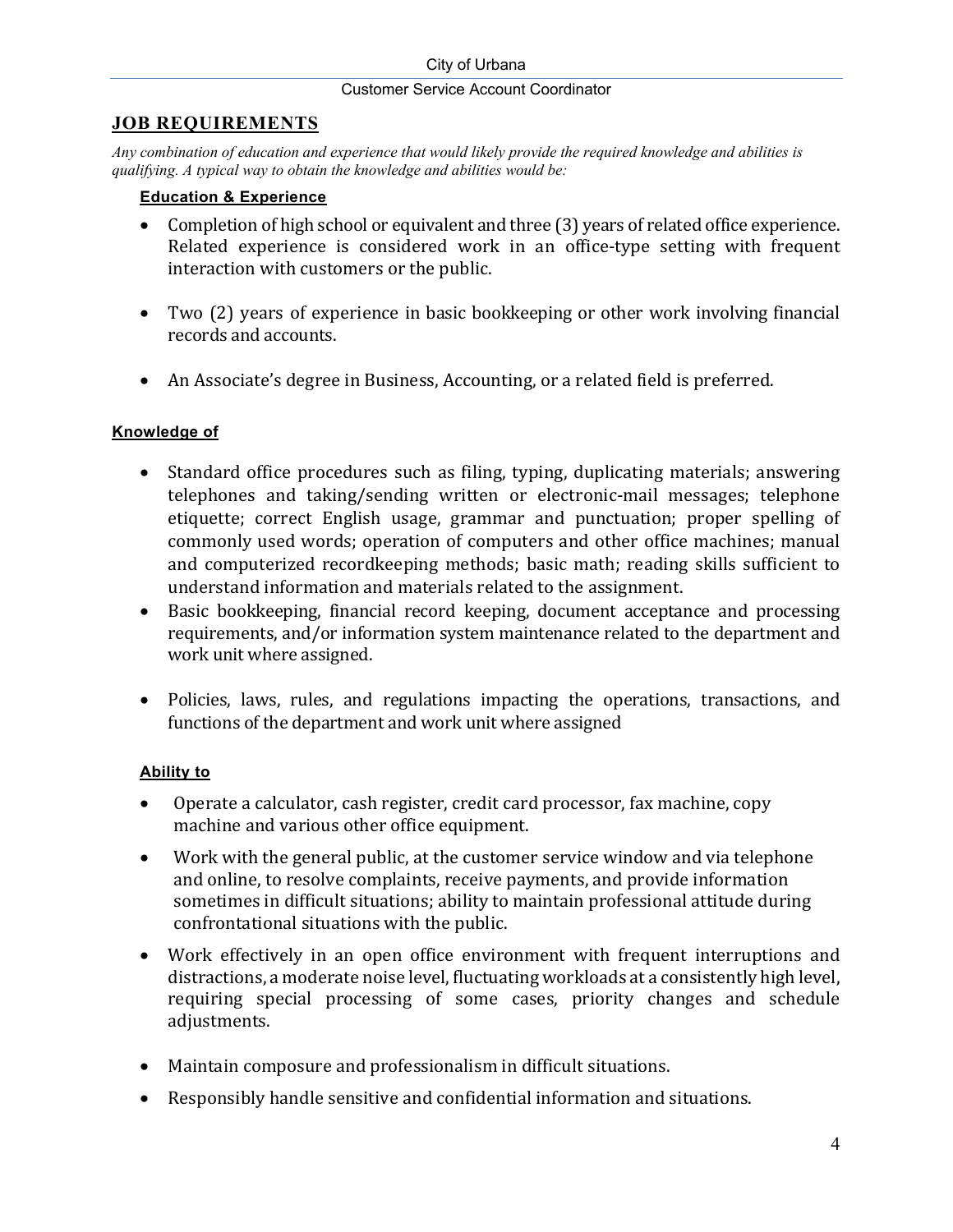# **Skills**

- Demonstrated proficiency of Microsoft Office software, including Word, Outlook, and Excel. Ability to learn additional computer systems, including parking-related software.
- High level of interpersonal skills to handle sensitive and confidential situations. Position continually requires demonstrated poise, tact and diplomacy.
- Some analytical ability is required in order to gather and summarize data for reports, find solutions to various administrative problems, and prioritize work.
- Work requires continual attention to detail in composing, typing and proofing materials, establishing priorities and meeting deadlines.
- Strong sense of honesty, integrity and ethics.
- Excellent command of the English language and grammar, business math, office practices and procedures, and operation of standard office equipment and software.
- Maintain high standards of accuracy and attention to detail in exercising duties and responsibilities; ability to exercise immediate remedial action to correct any deficiencies.

# **Licenses, Certifications and Memberships Required**

• Must possess a valid State of Illinois driver's license or be able to obtain one within 15 days of employment.

# **Security Level**

• Level CSH**:** essential functions require access to, or control over, cash, checks, credit cards, and/or credit card account information.

# **Supervision received**

• Works under general supervision; develops procedures for performance of a variety of duties; or performs complex duties within established policy guidelines.

# **Level and complexity of supervision exercised**

• This position is not responsible for supervising any staff positions.

# **Responsible for**:

- Completing accurate transactions at the cash register and for reasonable safeguarding of fees, receipts, and monies collected.
- Accurately maintaining computer files and office filing system.
- Resolving or referring complaints involving parking tickets, fees and licenses, as appropriate.